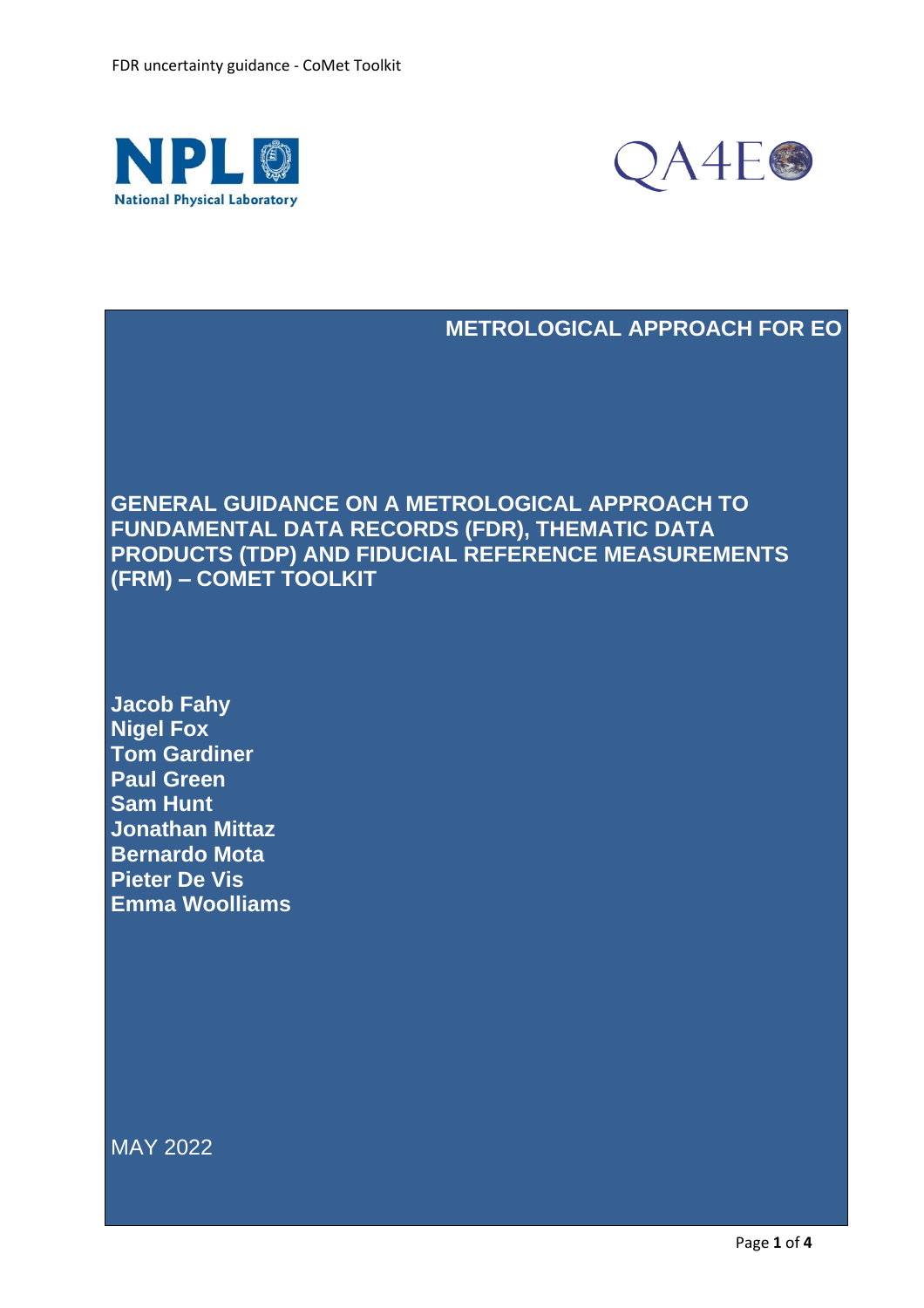# General guidance on a metrological approach to fundamental data records (FDR) - CoMet Toolkit

National Physical Laboratory Hampton Road, Teddington, Middlesex, TW11 0LW

© NPL Management Limited, 2022

## **IDEAS-QAYEO**

This work was carried out in the frame of the Instrument Data quality Evaluation and Assessment Service - Quality Assurance for Earth Observation (IDEAS-QA4EO) contract funded by ESA-ESRIN (n. 4000128960/19/I-NS), and builds on the work of previous projects, [see](https://qa4eo.org/about/acknowledgements.html) [acknowledgments.](https://qa4eo.org/about/acknowledgements.html)

Extracts from this report may be reproduced provided the source is acknowledged and the extract is not taken out of context.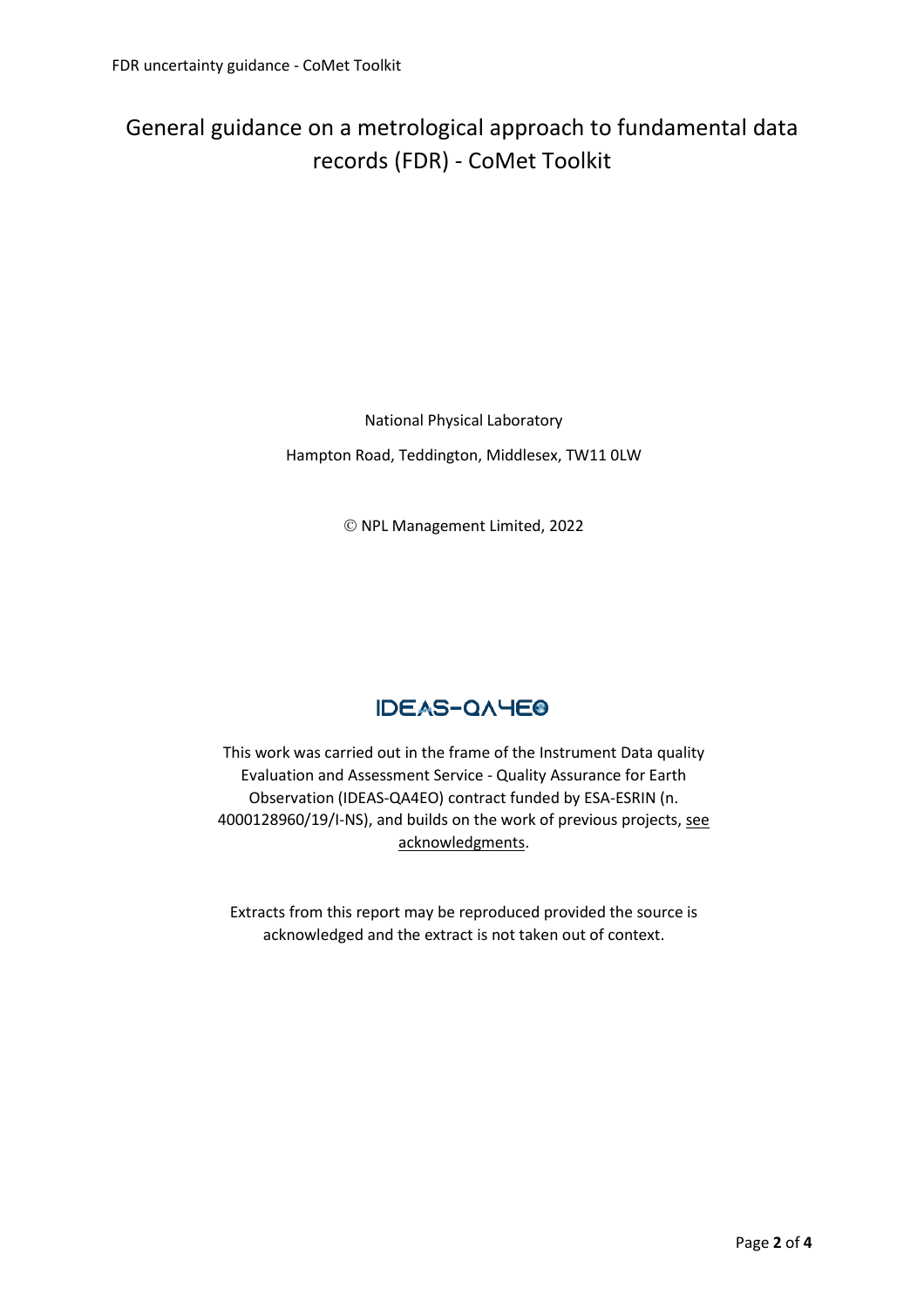## **Version control**

| Issue | Date    | Authors  | Reviewed by | <b>Notes</b> |
|-------|---------|----------|-------------|--------------|
| 1.0   | 19.5.22 | As above | Authors     | First issue  |
|       |         |          |             |              |
|       |         |          |             |              |
|       |         |          |             |              |
|       |         |          |             |              |

# Table of contents